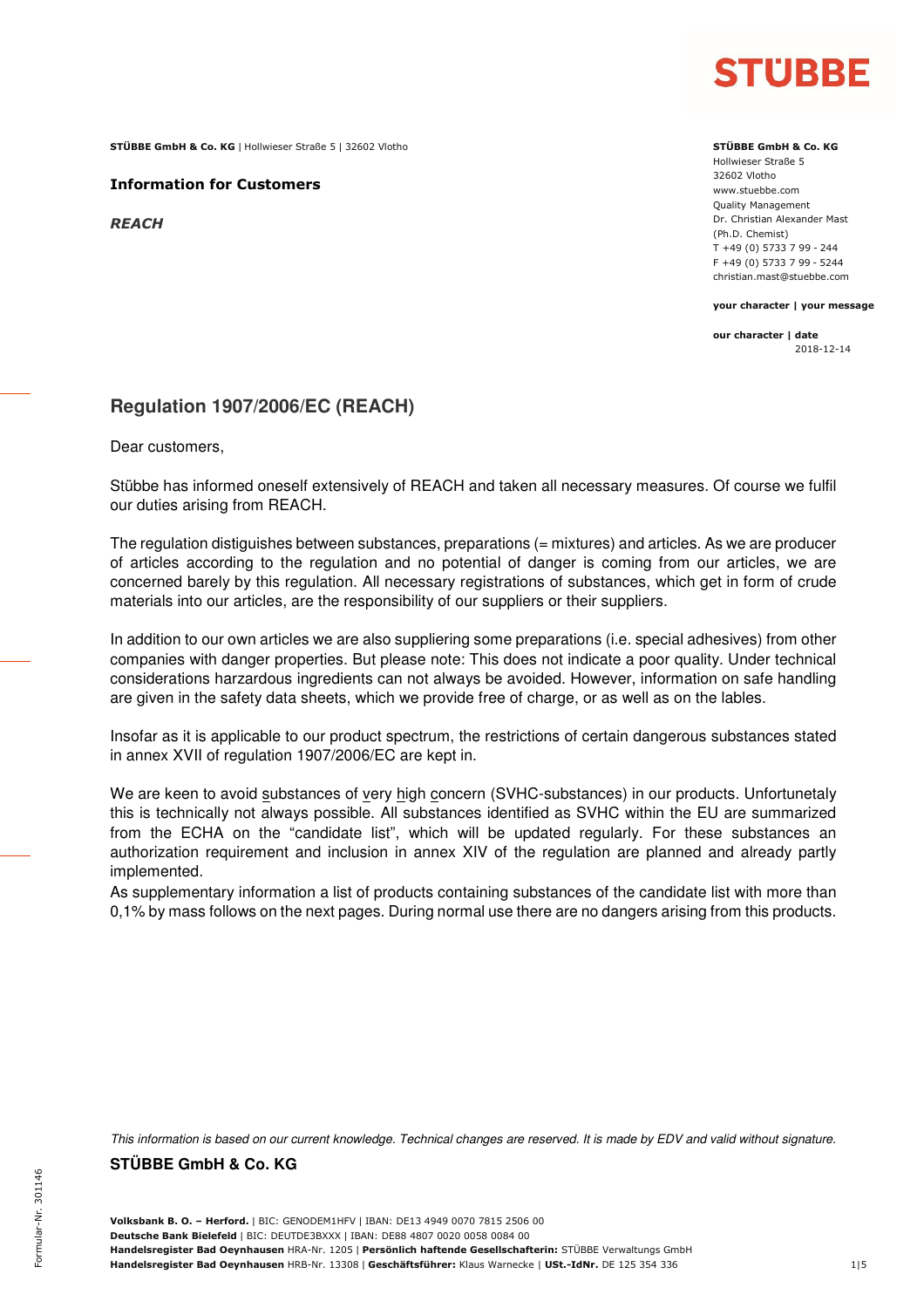

### **Information on SVHC-Substances of the Candidate List from 2018-06-27**

A current version of the candidate list you will find under

#### http://echa.europa.eu/candidate-list-table .

In the following table all products are listed, which are containing substances of the candidate list with > 0,1% by mass based on present knowledge. The name of the substance is given as it is on the official web page of the ECHA, where also more detailled information on the substance are available.

| ident no. | name                                                               | substance of candidate list and amount                 |             |
|-----------|--------------------------------------------------------------------|--------------------------------------------------------|-------------|
| 67446     | PEVICOL PVC-U adhesive 500g bottle<br>(manufacturer: Nordcoll A/S) | 1-methyl-2-pyrrolidone<br>(EC 212-828-1, CAS 872-50-4) | 75-85%      |
| 67447     | PEVICOL PVC-U adhesive 115g bottle<br>(manufacturer: Nordcoll A/S) | 1-methyl-2-pyrrolidone<br>(EC 212-828-1, CAS 872-50-4) | 75-85%      |
| 41592     | Flat Seal FPM d140 186x140x4                                       | lead monoxide<br>(EC 215-267-0, CAS 1317-36-8)         | 6%          |
| 41593     | Flat Seal FPM d160 211x160x4                                       | lead monoxide<br>(EC 215-267-0, CAS 1317-36-8)         | 6%          |
| 41594     | Flat Seal FPM d225 272x220x5                                       | lead monoxide<br>(EC 215-267-0, CAS 1317-36-8)         | 6%          |
| 60174     | Flat Seal FPM d40 59x40x3                                          | lead monoxide<br>(EC 215-267-0, CAS 1317-36-8)         | 6%          |
| 60175     | Flat Seal FPM d50 71x50x3                                          | lead monoxide<br>(EC 215-267-0, CAS 1317-36-8)         | 6%          |
| 60448     | Flat Seal FPM d20 32x20x2                                          | lead monoxide<br>(EC 215-267-0, CAS 1317-36-8)         | 6%          |
| 60498     | Flat Seal FPM d63 88x63x3                                          | lead monoxide<br>(EC 215-267-0, CAS 1317-36-8)         | 6%          |
| 60499     | Flat Seal FPM d32 48x32x2                                          | lead monoxide<br>(EC 215-267-0, CAS 1317-36-8)         | 6%          |
| 60608     | Flat Seal FPM d90 123x90x3                                         | lead monoxide<br>(EC 215-267-0, CAS 1317-36-8)         | 6%          |
| 60609     | Flat Seal FPM d25 39x25x2                                          | lead monoxide<br>(EC 215-267-0, CAS 1317-36-8)         | 6%          |
| 60622     | Flat Seal FPM d75 104x75x3                                         | lead monoxide<br>(EC 215-267-0, CAS 1317-36-8)         | 6%          |
| 60699     | Flat Seal FPM d110 148x110x4                                       | lead monoxide<br>(EC 215-267-0, CAS 1317-36-8)         | 6%          |
| 128806    | Flat Seal FPM d125 168x125x4                                       | lead monoxide<br>(EC 215-267-0, CAS 1317-36-8)         | 6%          |
| 52342     | Tank Adaptor PVC-U-FPM d16 PN2 3/4"                                | lead monoxide<br>(EC 215-267-0, CAS 1317-36-8)         | $> 0.1\%$ * |
| 52343     | Tank Adaptor PVC-U-FPM d20 PN2 1"                                  | lead monoxide<br>(EC 215-267-0, CAS 1317-36-8)         | $> 0.1\%$ * |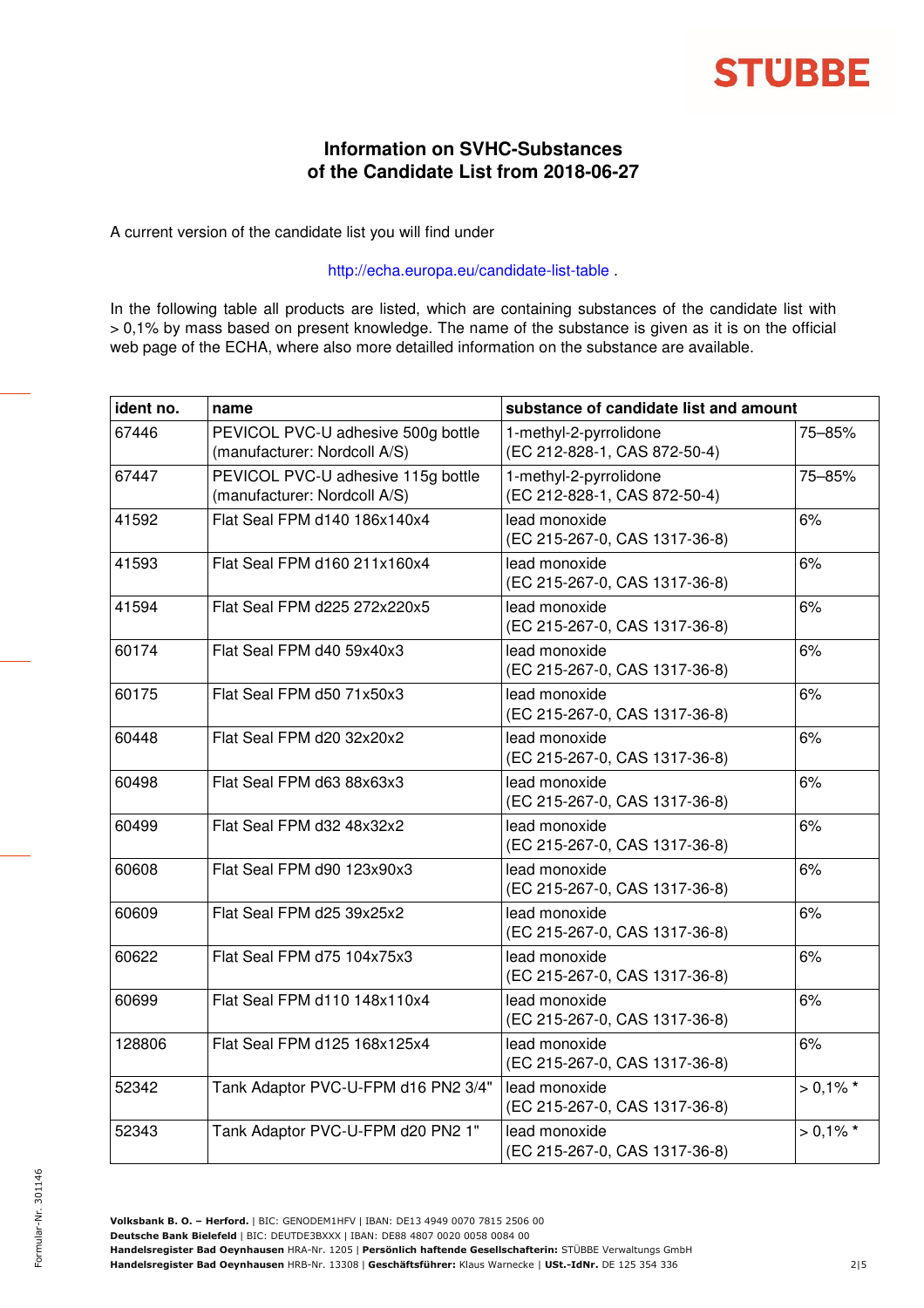# **STUBBE**

| ident no.  | name                                                                          | substance of candidate list and amount         |              |
|------------|-------------------------------------------------------------------------------|------------------------------------------------|--------------|
| 52344      | Tank Adaptor PVC-U-FPM d20 PN2 1"                                             | lead monoxide<br>(EC 215-267-0, CAS 1317-36-8) | $> 0.1\%$ *  |
| 523440100  | Tank Adaptor PVC-U-FPM d20 PN2 1"<br>free of surface disturbing substances    | lead monoxide<br>(EC 215-267-0, CAS 1317-36-8) | $> 0.1\%$ *  |
| 52345      | Tank Adaptor PVC-U-FPM d25 PN2 11/4"                                          | lead monoxide<br>(EC 215-267-0, CAS 1317-36-8) | $> 0.1\%$ *  |
| 523450100  | Tank Adaptor PVC-U-FPM d25 PN2 11/4"<br>free of surface disturbing substances | lead monoxide<br>(EC 215-267-0, CAS 1317-36-8) | $> 0.1\%$ *  |
| 52346      | Tank Adaptor PVC-U-FPM d40 PN2 2"                                             | lead monoxide<br>(EC 215-267-0, CAS 1317-36-8) | $> 0.1\%$ *  |
| 523460100  | Tank Adaptor PVC-U-FPM d40 PN2 2"<br>free of surface disturbing substances    | lead monoxide<br>(EC 215-267-0, CAS 1317-36-8) | $> 0.1\%$ *  |
| 52347      | Tank Adaptor PVC-U-FPM d63 PN2 23/4"                                          | lead monoxide<br>(EC 215-267-0, CAS 1317-36-8) | $> 0.1\%$ *  |
| 523470100  | Tank Adaptor PVC-U-FPM d63 PN2 23/4"<br>free of surface disturbing substances | lead monoxide<br>(EC 215-267-0, CAS 1317-36-8) | $> 0.1\%$ *  |
| 120034     | Tank Adaptor PP-FPM d16 PN2 3/4"                                              | lead monoxide<br>(EC 215-267-0, CAS 1317-36-8) | $> 0.1\%$ *  |
| 120035     | Tank Adaptor PP-FPM d20 PN2 1"                                                | lead monoxide<br>(EC 215-267-0, CAS 1317-36-8) | $> 0.1\%$ *  |
| 1200350100 | Tank Adaptor PP-FPM d20 PN2 1" free<br>of surface disturbing substances       | lead monoxide<br>(EC 215-267-0, CAS 1317-36-8) | $> 0.1\%$ *  |
| 120036     | Tank Adaptor PP-FPM d25 PN2 1"                                                | lead monoxide<br>(EC 215-267-0, CAS 1317-36-8) | $> 0.1\%$ *  |
| 1200360100 | Tank Adaptor PP-FPM d25 PN2 1" free<br>of surface disturbing substances       | lead monoxide<br>(EC 215-267-0, CAS 1317-36-8) | $> 0.1\%$ *  |
| 120037     | Tank Adaptor PP-FPM d32 PN2 11/4"                                             | lead monoxide<br>(EC 215-267-0, CAS 1317-36-8) | $> 0.1\%$ *  |
| 1200370100 | Tank Adaptor PP-FPM d32 PN2 11/4" free<br>of surface disturbing substances    | lead monoxide<br>(EC 215-267-0, CAS 1317-36-8) | $> 0.1\%$ *  |
| 120038     | Tank Adaptor PP-FPM d40 PN2 2"                                                | lead monoxide<br>(EC 215-267-0, CAS 1317-36-8) | $> 0.1\%$ *  |
| 1200380100 | Tank Adaptor PP-FPM d40 PN2 2" free<br>of surface disturbing substances       | lead monoxide<br>(EC 215-267-0, CAS 1317-36-8) | $> 0.1\%$ *  |
| 120039     | Tank Adaptor PP-FPM d63 PN2 23/4"                                             | lead monoxide<br>(EC 215-267-0, CAS 1317-36-8) | $> 0.1\%$ *  |
| 127056     | Seal Set FPM DN15<br><b>SRV303</b>                                            | lead monoxide<br>(EC 215-267-0, CAS 1317-36-8) | $> 0.1\%$ ** |
| 127057     | Seal Set FPM DN20<br><b>SRV303</b>                                            | lead monoxide<br>(EC 215-267-0, CAS 1317-36-8) | $> 0.1\%$ ** |
| 127058     | Seal Set FPM DN25<br><b>SRV303</b>                                            | lead monoxide<br>(EC 215-267-0, CAS 1317-36-8) | $> 0.1\%$ ** |
| 127059     | Seal Set FPM DN32<br><b>SRV303</b>                                            | lead monoxide<br>(EC 215-267-0, CAS 1317-36-8) | $> 0.1\%$ ** |
| 127060     | Seal Set FPM DN40<br><b>SRV303</b>                                            | lead monoxide<br>(EC 215-267-0, CAS 1317-36-8) | $> 0,1\%$ ** |

Formular-Nr. 301146

-Nr. 301146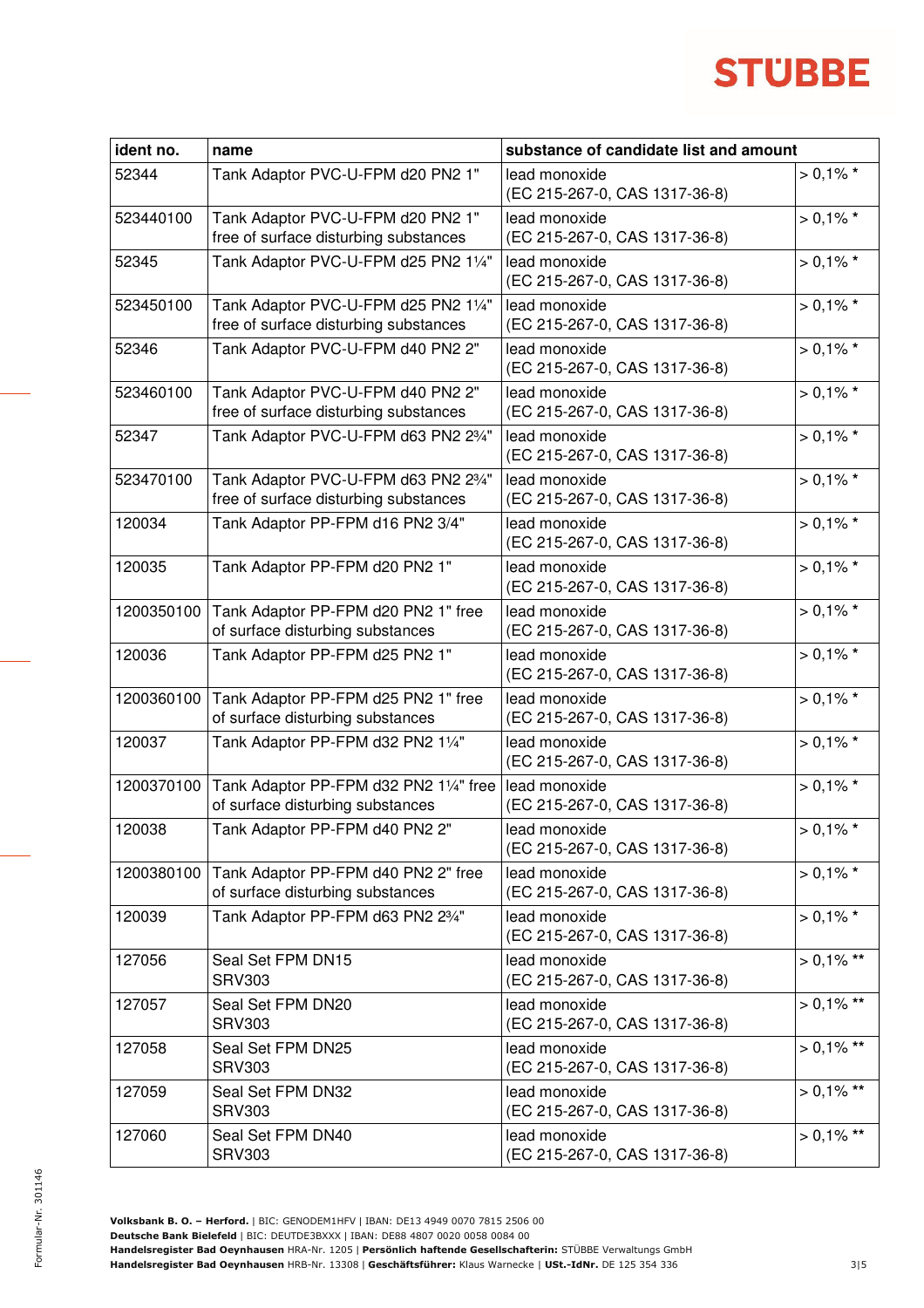# **STUBBE**

| ident no. | name                                 | substance of candidate list and amount                     |              |
|-----------|--------------------------------------|------------------------------------------------------------|--------------|
| 127061    | Seal Set FPM DN50<br><b>SRV303</b>   | lead monoxide<br>(EC 215-267-0, CAS 1317-36-8)             | $> 0.1\%$ ** |
| 69984     | O-Ring 24x5 FPM<br><b>SRV</b>        | lead monoxide<br>(EC 215-267-0, CAS 1317-36-8)             | 6%           |
| 114292    | O-Ring DN15 FPM<br>SF305             | lead monoxide<br>(EC 215-267-0, CAS 1317-36-8)             | 6%           |
| 114293    | O-Ring DN20 FPM<br>SF305             | lead monoxide<br>(EC 215-267-0, CAS 1317-36-8)             | 6%           |
| 114294    | O-Ring DN25 FPM<br>SF305             | lead monoxide<br>(EC 215-267-0, CAS 1317-36-8)             | 6%           |
| 147647    | O-Ring DN40 FPM<br>SF305             | lead monoxide<br>(EC 215-267-0, CAS 1317-36-8)             | 6%           |
| 45340     | Limit Switch C16 DN65                | dioctyltin compound DOTE<br>(EC 239-622-4, CAS 15571-58-1) | > 0,1%       |
| 45341     | Limit Switch C16 DN80                | dioctyltin compound DOTE<br>(EC 239-622-4, CAS 15571-58-1) | > 0,1%       |
| 45342     | Limit Switch C16 DN100               | dioctyltin compound DOTE<br>(EC 239-622-4, CAS 15571-58-1) | > 0,1%       |
| 45353     | Limit Switch K200/210 DN125          | dioctyltin compound DOTE<br>(EC 239-622-4, CAS 15571-58-1) | > 0,1%       |
| 49469     | Limit Switch C16 DN50                | dioctyltin compound DOTE<br>(EC 239-622-4, CAS 15571-58-1) | > 0,1%       |
| 62142     | Retaining plate NS1-4 PVC            | dioctyltin compound DOTE<br>(EC 239-622-4, CAS 15571-58-1) | > 0,1%       |
| 62715     | Retaining plate for Limit Switch PVC | dioctyltin compound DOTE<br>(EC 239-622-4, CAS 15571-58-1) | > 0,1%       |
| 111695    | Limit Switch K200/210 DN65-100       | dioctyltin compound DOTE<br>(EC 239-622-4, CAS 15571-58-1) | > 0,1%       |
| 113612    | Limit Switch C16 DN160               | dioctyltin compound DOTE<br>(EC 239-622-4, CAS 15571-58-1) | > 0,1%       |
| 114360    | Limit Switch K200/210 DN50           | dioctyltin compound DOTE<br>(EC 239-622-4, CAS 15571-58-1) | > 0,1%       |
| 114590    | Limit Switch K200/210 DN200          | dioctyltin compound DOTE<br>(EC 239-622-4, CAS 15571-58-1) | > 0,1%       |
| 128807    | Limit Switch K200/210 DN50           | dioctyltin compound DOTE<br>(EC 239-622-4, CAS 15571-58-1) | > 0,1%       |
| 128808    | Limit Switch K200/210 DN65           | dioctyltin compound DOTE<br>(EC 239-622-4, CAS 15571-58-1) | > 0,1%       |
| 128809    | Limit Switch K200/210 DN80           | dioctyltin compound DOTE<br>(EC 239-622-4, CAS 15571-58-1) | > 0,1%       |
| 128810    | Limit Switch K200/210 DN100          | dioctyltin compound DOTE<br>(EC 239-622-4, CAS 15571-58-1) | > 0,1%       |
| 128811    | Limit Switch K200/210 DN125          | dioctyltin compound DOTE<br>(EC 239-622-4, CAS 15571-58-1) | > 0,1%       |
| 128812    | Limit Switch K200/210 DN150          | dioctyltin compound DOTE<br>(EC 239-622-4, CAS 15571-58-1) | > 0,1%       |